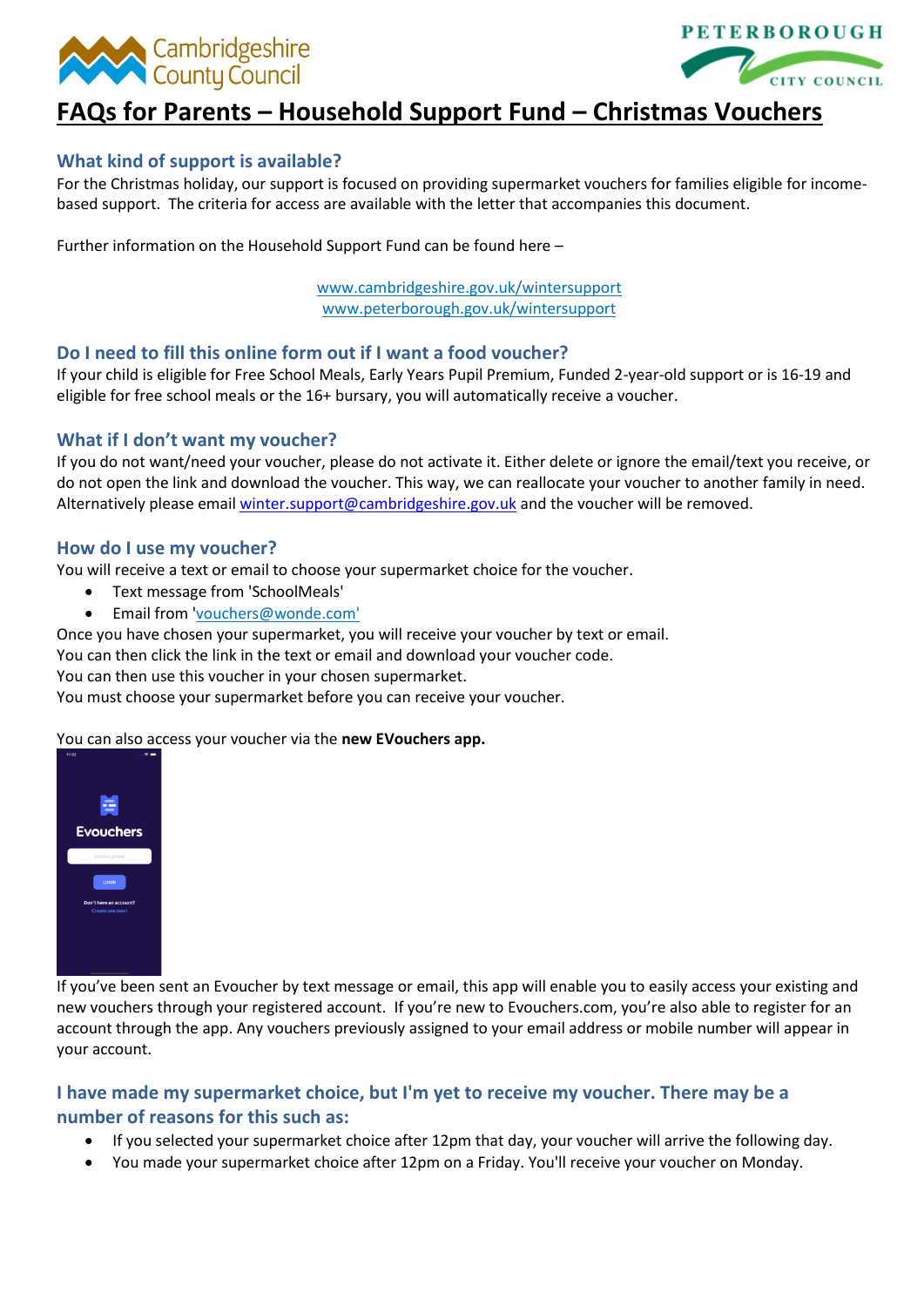



## **How long does it take for the voucher to be received?**

Most vouchers are received within 30 minutes after the retailer is selected. If you select Morrisons or Asda then the following timings apply:

- If selected before 1 pm, the voucher will be received that evening.
- If selected after 1 pm, the voucher will be received the following working day.

#### **If I don't spend the whole voucher in one visit, can I keep it to use on my next shop?**

Yes, you can. If your shopping comes to more than the voucher total, you will need to pay the remaining balance using another method (i.e. debit card)

#### **When will I get my voucher?**

The vouchers will be sent on the  $17<sup>th</sup>$  December but may take a short time to arrive.

If you have not received your voucher by the 20<sup>th</sup> December, please contac[t winter.support@cambridgeshire.gov.uk](mailto:winter.support@cambridgeshire.gov.uk). Please include in any correspondence the name of your child, their date of birth and the name of the school or early years setting they attend.

#### **How long have I got to spend my voucher?**

You have until midday on the 28<sup>th</sup> January 2022 to select the supermarket and claim the voucher. If you don't claim by this point the voucher will be removed and re-allocated. Once claimed, each supermarket has different expiry dates but all last over a year.

#### **I'm yet to receive a text or email to choose my supermarket choice.**

If you haven't received contact by the 20<sup>th</sup> December but feel you should have received a voucher, please contact [winter.support@cambridgeshire.gov.uk.](mailto:winter.support@cambridgeshire.gov.uk) Please include the name of your child / children and the name of the school or early years setting that attend. We will confirm whether you have received a voucher and how to access it. It may take up to 3 days to get a reply.

#### **Where can I use my voucher?**

The following supermarkets will accept the voucher:

| <b>Retailer</b> | Can the voucher be used online? | When does it expire? |
|-----------------|---------------------------------|----------------------|
| Asda            | Yes                             | 2 Years              |
| Morrisons       | No.                             | 1 Year               |
| Aldi            | No.                             | 5 Years              |
| Tesco           | No.                             | 5 Years              |
| Sainsbury's     | Yes                             | 2 Years              |
| Iceland         | No.                             | 1 Year               |
| McColl's        | No                              | 31st December 2021   |
| Waitrose        | Yes                             | 2 Years              |
| Farmfoods       | No.                             | 2 Years              |

## **Can I use the voucher on my mobile phone?**

Yes, you can.

#### **Are there any restrictions on what the vouchers can be used for?**

The restrictions for each supermarket are listed below:

- Asda: Cannot be used in Petrol stations or to purchase tobacco products, stamps, lottery or phone top-ups.
- Morrisons: Cannot be used for gift-card or lottery purchases.
- Aldi: Cannot be used for the purchasing of gift cards, lottery tickets, scratchcards (or related material), alcohol or anything through ALDI's website.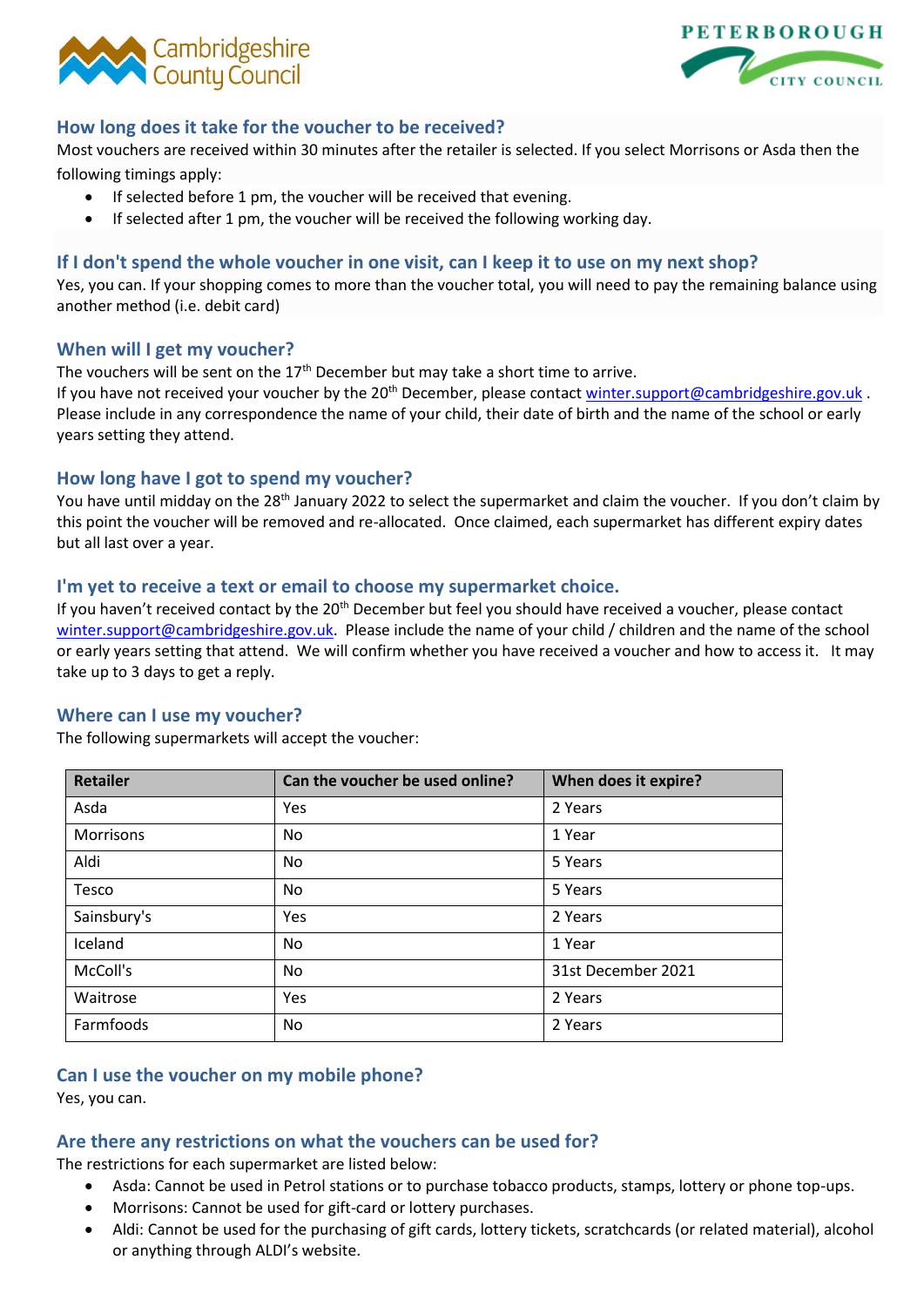



- Tesco: Cannot be used in petrol stations.
- Sainsbury's: Cannot be used in petrol stations, pharmacies, branded gift cards, scratch cards, LPG autogas, infant formula, tobacco and related products, BT phone cards, E top-up, savings stamps, postage stamps, National lottery products, online delivery charges, concession coffee shops and restaurants
- Iceland: Cannot be used for alcohol.
- Farmfoods: Cannot be used online.
- McColl's: Cannot be used to purchase branded gift-cards, Pay Point products and services, E top-up, postage stamps and National lottery products (including scratch cards).

## **What happens if I have multiple children at the same school?**

You will receive a voucher for each child separately.

## **How much money will be on my supermarket vouchers?**

You will receive £30 for the Christmas Holiday – this will come as one £30 voucher which will be sent on the  $17<sup>th</sup>$ December.

## **Common issues with vouchers**

£0 Balance queries If the voucher is showing as a £0 balance, please contact the supermarket using the details below.

Gift-card not working

Check the gift-card has a balance. Often gift-cards do not work because the balance has already been spent. Please ensure the 'Gift-Card' option is selected at a self-checkout. You may also need to remind staff that they are giftcards and not vouchers.

If you have issues with any of the vouchers please contact the supermarket as they will be able to resolve the issue.

## **TESCO**

*How to check the balance of a voucher* Balances can be checked by calling 03450 757 757 *Other queries* For all other enquiries please call 0800 505555

#### **MORRISONS**

*How to check the balance of a voucher* When first accessing the voucher it shows the opening balance, you then need to press 'check balance' which show an updated balance. *Other queries* If you have any queries about the voucher card please call 0344 3815042 or email [morrisonsgiftcardservice@bhnetwork.com](mailto:morrisonsgiftcardservice@bhnetwork.com)

#### **SAINSBURYS**

*How to check the balance of a voucher* Balances can be checked by calling 0800 636262 *Other queries* Contact Sainsbury's on 0800 636262

#### **ASDA**

*How to check the balance of a voucher* Please use the online balance checker; https://cards.asda.com/ *Other queries* https://cards.asda.com/contactus or Phone: 0800 952 0101

*Disputing a spent voucher* School/parent will need to contact Asda directly on; 0800 952 0101 and select option 2.